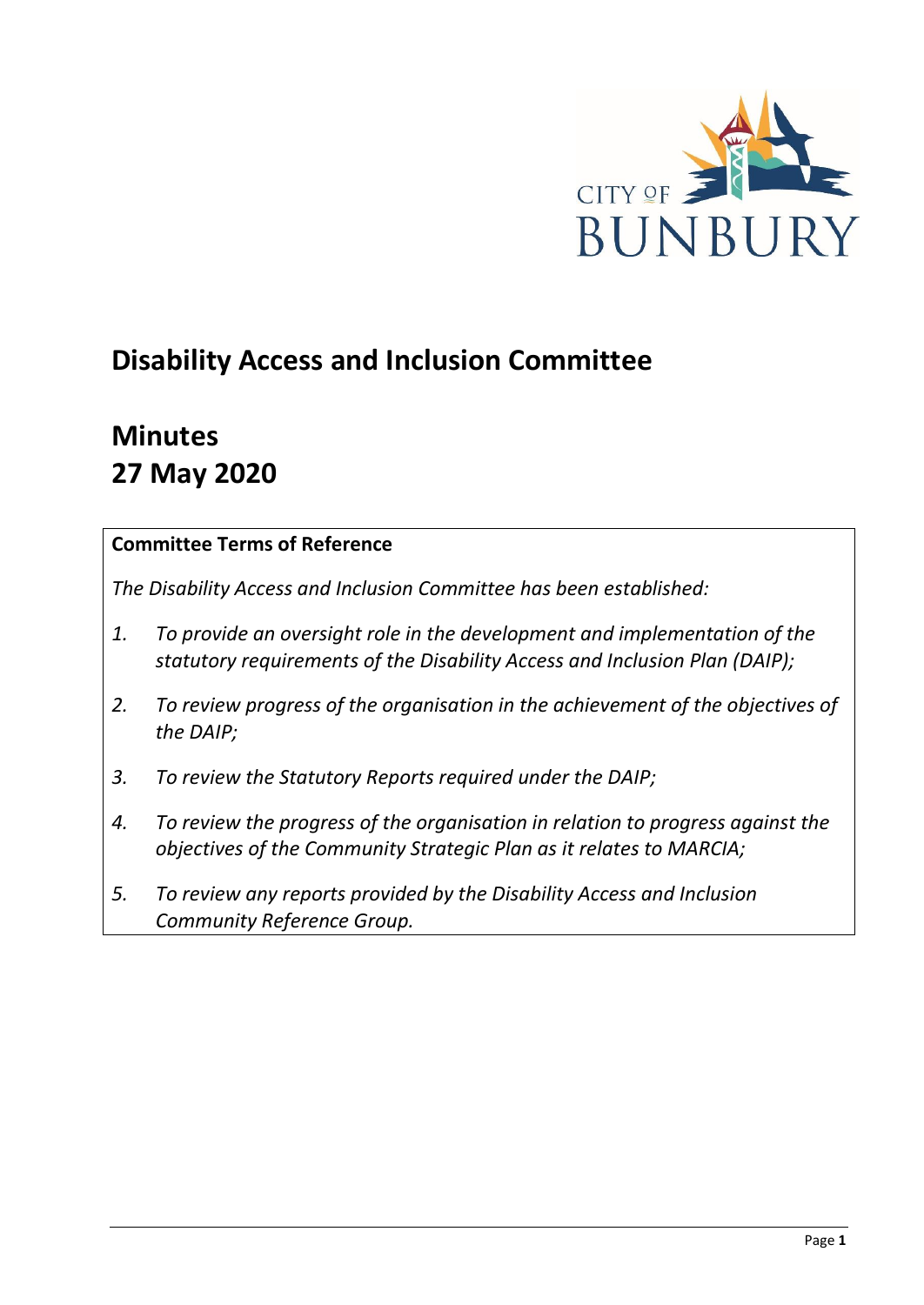#### **Table of Contents**

| ubie |  |
|------|--|
|      |  |
|      |  |

Item No

#### Page No

| 1. |     |                                                                             |  |
|----|-----|-----------------------------------------------------------------------------|--|
| 2. |     |                                                                             |  |
| 3. |     |                                                                             |  |
| 4. |     |                                                                             |  |
|    | 4.1 |                                                                             |  |
|    | 4.2 |                                                                             |  |
| 5. |     |                                                                             |  |
| 6. |     |                                                                             |  |
| 7. |     |                                                                             |  |
| 8. |     |                                                                             |  |
|    | 8.1 |                                                                             |  |
|    | 8.2 |                                                                             |  |
|    | 8.3 |                                                                             |  |
| 9. |     |                                                                             |  |
|    |     |                                                                             |  |
|    |     | 10.1 Review of Disability Access and Inclusion Committee Terms of Reference |  |
|    |     |                                                                             |  |
|    |     |                                                                             |  |
|    |     |                                                                             |  |
|    |     | 12.1 Response to Previous Questions from Members taken on Notice 16         |  |
|    |     |                                                                             |  |
|    |     |                                                                             |  |
|    |     |                                                                             |  |
|    |     |                                                                             |  |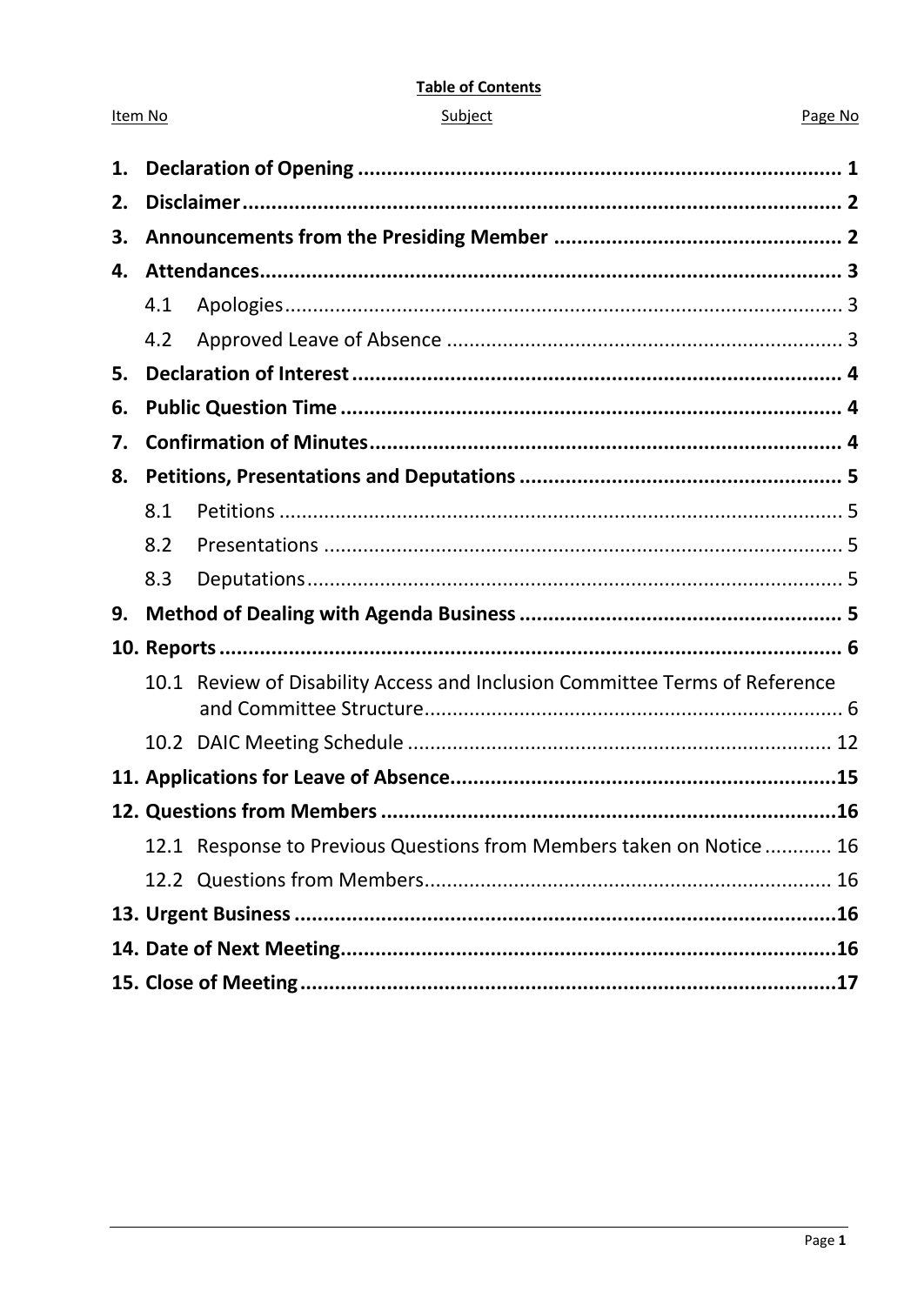# **Acknowledgement of Country**

\_\_\_\_\_\_\_\_\_\_\_\_\_\_\_\_\_\_\_\_\_\_\_\_\_\_\_\_\_\_\_\_\_\_\_\_\_\_\_\_\_\_\_\_\_\_\_\_\_\_\_\_\_\_\_\_\_\_\_\_\_\_\_\_\_\_\_\_\_\_\_\_\_\_\_\_\_\_\_\_\_\_\_\_\_\_\_\_\_\_\_\_\_\_\_

We acknowledge the Traditional Custodians of this land, the Wardandi Noongar people, and pay our respects to Elders past, present and future.

# **Vision**

Bunbury: welcoming and full of opportunities.

# **Organisational Values**

#### #WEARECOB

| <b>WE ARE COMMUNITY</b> | We are one team<br>We keep each other safe<br>We display empathy and respect<br>We have fun and celebrate our successes<br>We work together to achieve great<br>outcomes                                                               |
|-------------------------|----------------------------------------------------------------------------------------------------------------------------------------------------------------------------------------------------------------------------------------|
| <b>WE ARE OPEN</b>      | We are open to opportunities<br>We actively listen and think things through<br>We are inclusive and treat everyone equally<br>We are honest and open in our<br>communications<br>We are open to feedback to improve our<br>performance |
| <b>WE ARE BRAVE</b>     | We lead the change, we own it<br>We trust and empower each other<br>We have the difficult conversations early<br>We hold ourselves to the highest standard<br>We have the courage to improve and<br>simplify                           |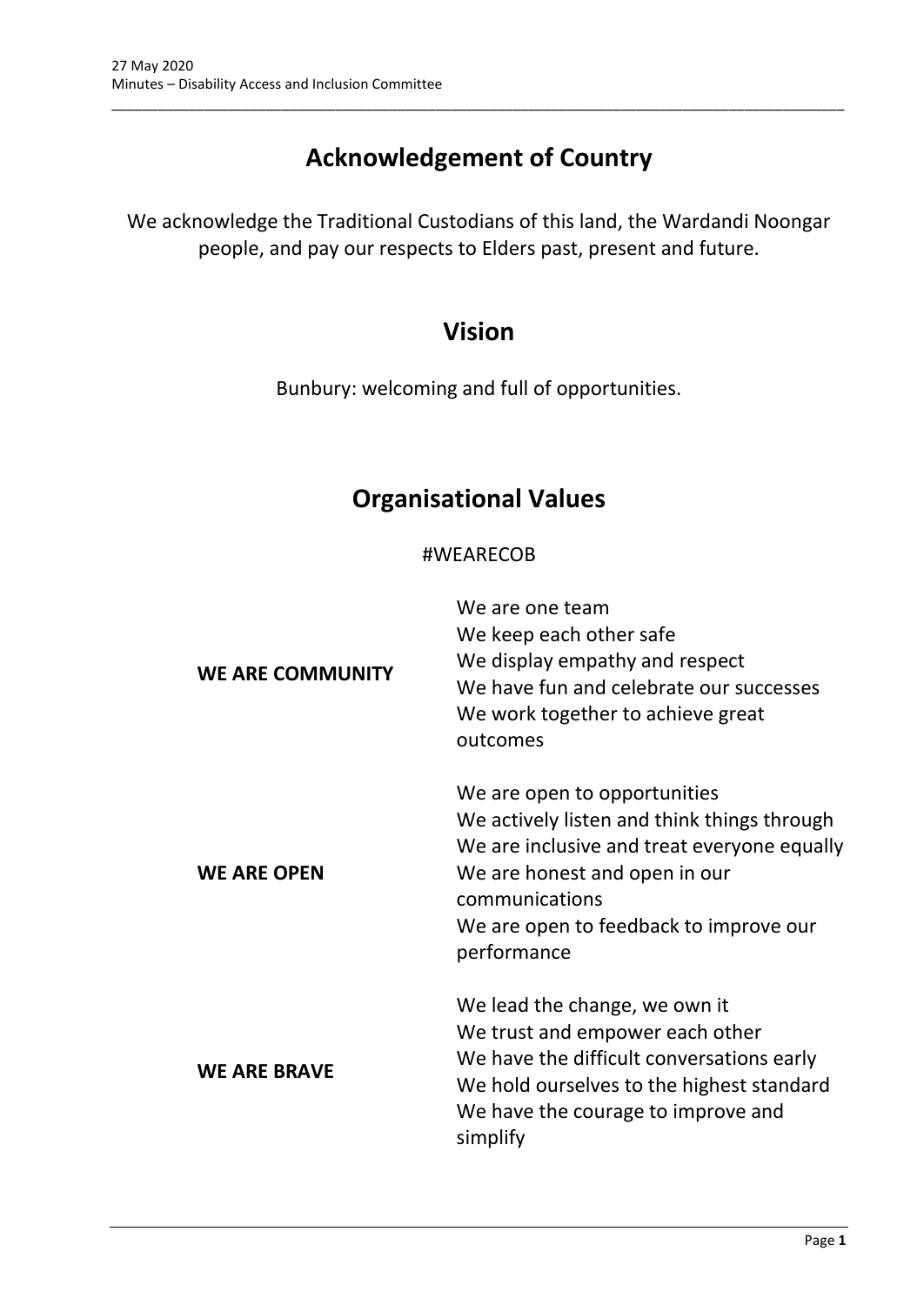

# **Disability Access and Inclusion Committee**

# **Minutes 27 May 2020**

Members of the public to note that recommendations made by this committee are not final and will be subject to adoption (or otherwise) at a future meeting of the Bunbury City Council.

# <span id="page-3-0"></span>**1. Declaration of Opening**

The Community Partnerships Officer declared the meeting open at 4:01 pm.

Please note Council Decision 335/13 from the Ordinary Meeting held on 26 November 2013 when administering Committees of Council states in part:

*"That Council:*

- *1. Request that the Committees retained appoint a Councillor as the Presiding Member to enable more effective reporting back to Council in relation to Committee items and recommendations.*
- *…*
- *3. Require each Committee to set an annual meeting program which will be advertised to enable members of the public to attend."*

As this is the first meeting of the Disability Access and Inclusion Committee since the 2019 local government elections, the Committee is required to elect a Presiding Member from amongst themselves in accordance with section 5.12 of the *Local Government Act 1995*. The Community Partnerships Officer will call for nominations for the position of Presiding Member, and if necessary, conduct a ballot.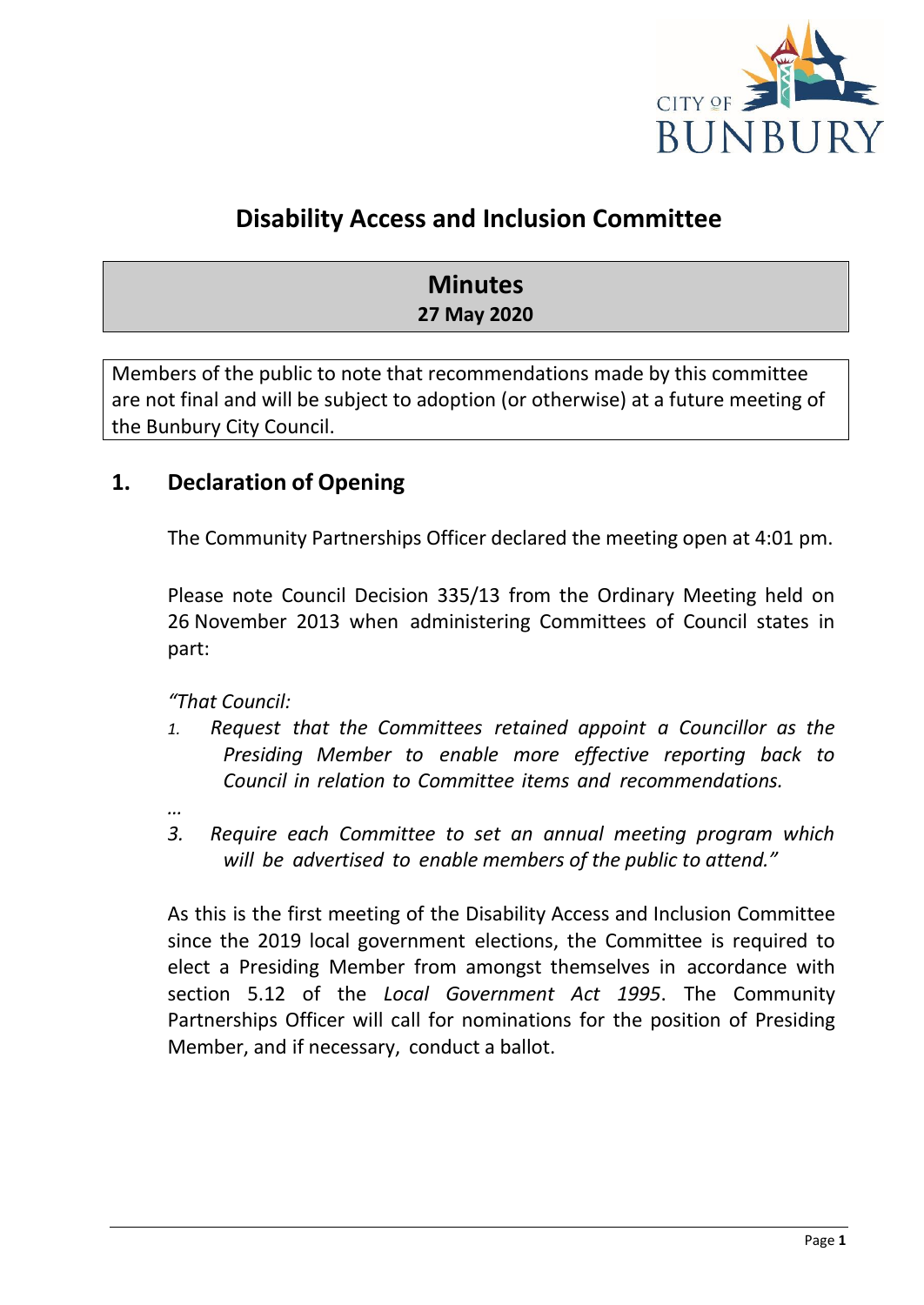## **Outcome of the Meeting held 27 May 2020**

Cr Turner nominated Cr Steck as the Presiding Member. No other nominations were received and Cr Steck accepted the nomination and was subsequently elected to the position unanimously.

\_\_\_\_\_\_\_\_\_\_\_\_\_\_\_\_\_\_\_\_\_\_\_\_\_\_\_\_\_\_\_\_\_\_\_\_\_\_\_\_\_\_\_\_\_\_\_\_\_\_\_\_\_\_\_\_\_\_\_\_\_\_\_\_\_\_\_\_\_\_\_\_\_\_\_\_\_\_\_\_\_\_\_\_\_\_\_\_\_\_\_\_\_\_\_

### **Committee Decision**

That Cr Steck be appointed as the Presiding Member of the Disability Access and Inclusion Committee.

CARRIED 7 votes "for" / NIL votes "against"

## <span id="page-4-0"></span>**2. Disclaimer**

Not applicable to this committee.

# <span id="page-4-1"></span>**3. Announcements from the Presiding Member**

Nil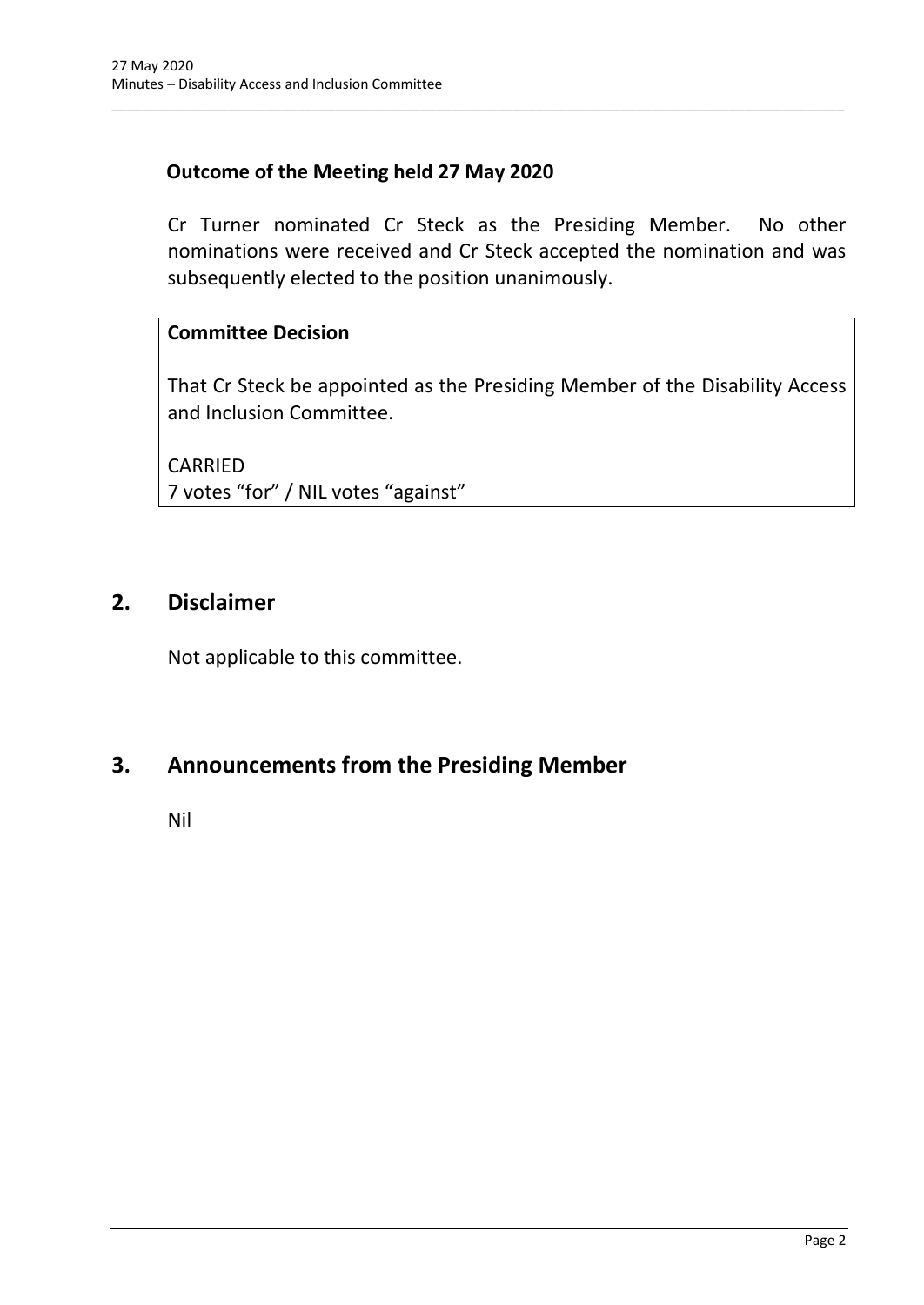# <span id="page-5-1"></span><span id="page-5-0"></span>**4. Attendances**

## *Committee Members:*

| <b>Member Name</b>       | <b>Representing</b>                     |
|--------------------------|-----------------------------------------|
| Cr Karen Turner          | <b>Councillor Representative</b>        |
| <b>Cr Michelle Steck</b> | <b>Councillor Representative</b>        |
| <b>Mark Blowers</b>      | <b>Community Representative</b>         |
| Jessica Te Ngaio         | <b>Community Representative</b>         |
| Mal Osborne              | <b>Chief Executive Officer</b>          |
| <b>Gavin Harris</b>      | Director Infrastructure                 |
| <b>Gary Barbour</b>      | <b>Director Sustainable Communities</b> |

\_\_\_\_\_\_\_\_\_\_\_\_\_\_\_\_\_\_\_\_\_\_\_\_\_\_\_\_\_\_\_\_\_\_\_\_\_\_\_\_\_\_\_\_\_\_\_\_\_\_\_\_\_\_\_\_\_\_\_\_\_\_\_\_\_\_\_\_\_\_\_\_\_\_\_\_\_\_\_\_\_\_\_\_\_\_\_\_\_\_\_\_\_\_\_

## *Support Staff:*

| Name          | <b>Title</b>                           |
|---------------|----------------------------------------|
| Ms Kerry Shaw | <b>Acting Manager People and Place</b> |
| Liam Murphy   | <b>Administration Assistant</b>        |

#### **4.1 Apologies**

Dave Chandler, Danika Wellington and Liz Allan were apologies for the meeting.

### <span id="page-5-2"></span>**4.2 Approved Leave of Absence**

Melissa Portolan is on approved Leave of Absence.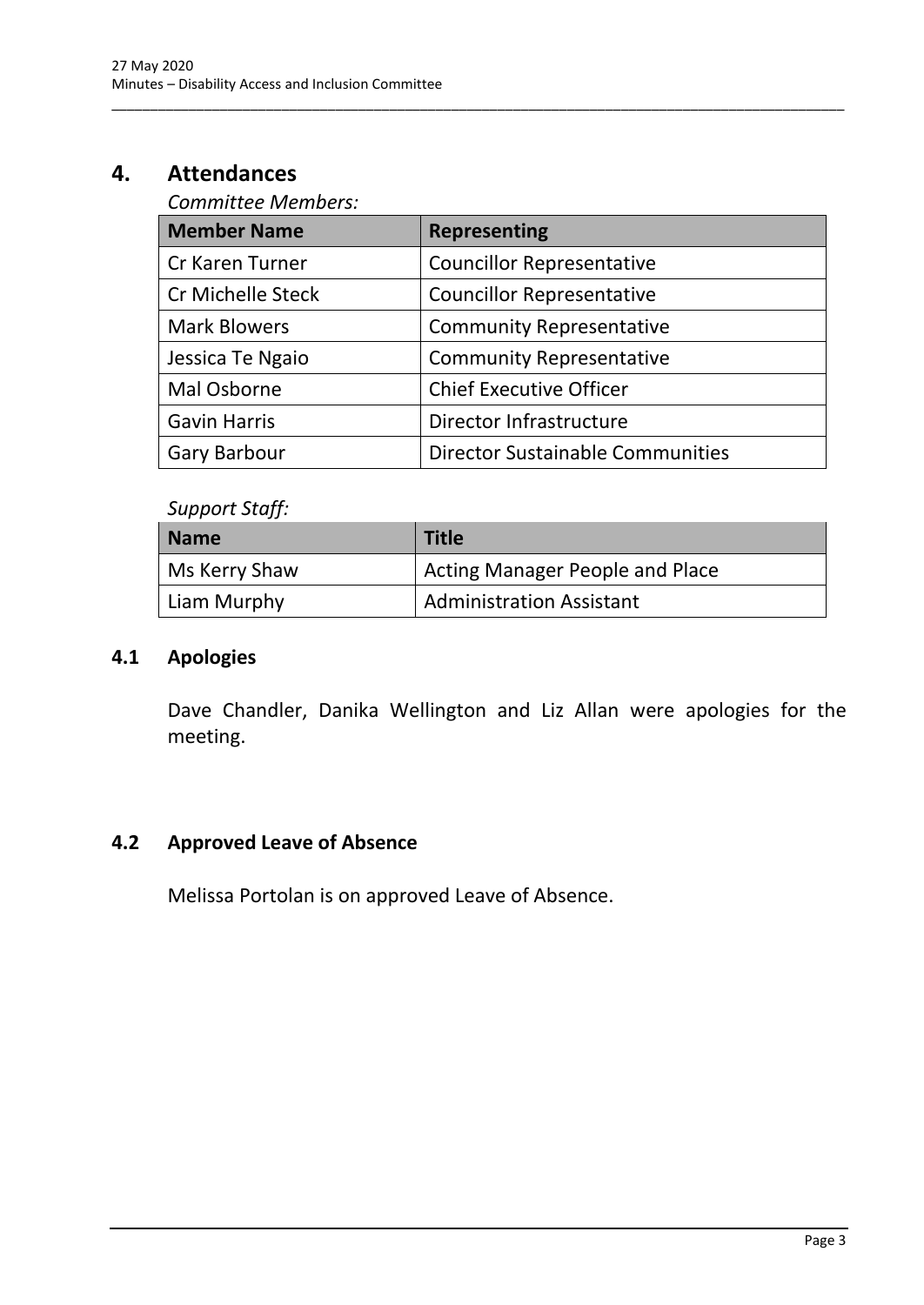# <span id="page-6-0"></span>**5. Declaration of Interest**

IMPORTANT: Committee members to complete a "Disclosure of Interest" form for each item on the agenda in which they wish to disclose a financial/proximity/impartiality interest. They should give the form to the Presiding Member before the meeting commences. After the meeting, the form is to be forwarded to the Administration Services Section for inclusion in the Corporate Financial Disclosures Register.

\_\_\_\_\_\_\_\_\_\_\_\_\_\_\_\_\_\_\_\_\_\_\_\_\_\_\_\_\_\_\_\_\_\_\_\_\_\_\_\_\_\_\_\_\_\_\_\_\_\_\_\_\_\_\_\_\_\_\_\_\_\_\_\_\_\_\_\_\_\_\_\_\_\_\_\_\_\_\_\_\_\_\_\_\_\_\_\_\_\_\_\_\_\_\_

Nil

## <span id="page-6-1"></span>**6. Public Question Time**

Not applicable to this Committee.

# <span id="page-6-2"></span>**7. Confirmation of Minutes**

The Minutes of the meeting of the Disability Access and Inclusion Committee Meeting held 6 September 2019 had been circulated.

#### **Recommendation**

That the Minutes of the Disability Access and Inclusion Committee Meeting held 6 September 2019 be confirmed as a true and correct record.

#### **Outcome of the Meeting held 27 May 2020**

The recommendation was moved Cr Turner, seconded Mark Blowers.

The Presiding Member put the motion to the vote and it was adopted unanimously to become the Committee's decision on the matter.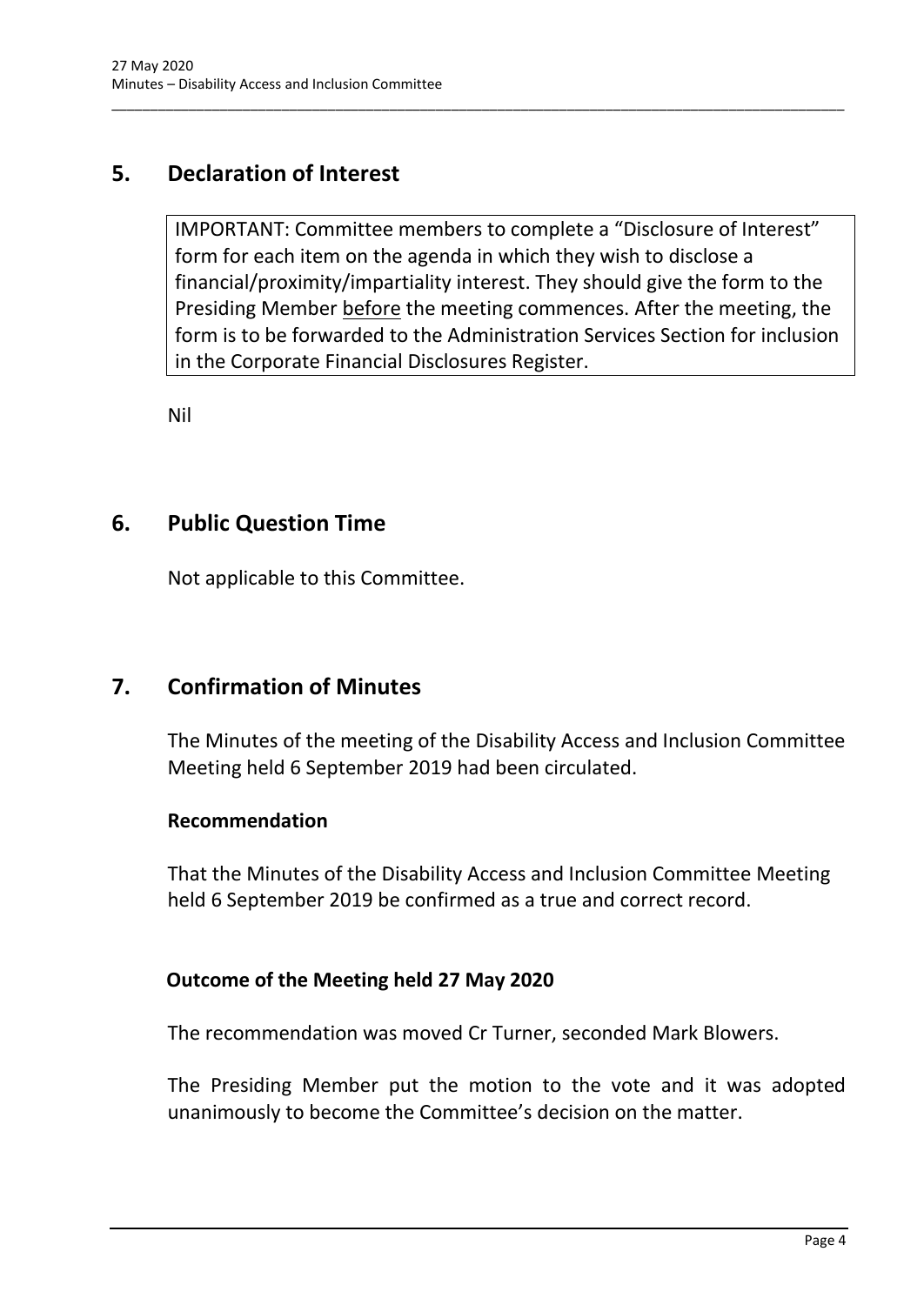### **Committee Decision**

That the Minutes of the Disability Access and Inclusion Committee Meeting held 6 September 2019 be confirmed as a true and correct record.

\_\_\_\_\_\_\_\_\_\_\_\_\_\_\_\_\_\_\_\_\_\_\_\_\_\_\_\_\_\_\_\_\_\_\_\_\_\_\_\_\_\_\_\_\_\_\_\_\_\_\_\_\_\_\_\_\_\_\_\_\_\_\_\_\_\_\_\_\_\_\_\_\_\_\_\_\_\_\_\_\_\_\_\_\_\_\_\_\_\_\_\_\_\_\_

CARRIED 7 votes "for" / NIL votes "against"

# <span id="page-7-0"></span>**8. Petitions, Presentations and Deputations**

#### <span id="page-7-1"></span>**8.1 Petitions**

Nil

#### <span id="page-7-2"></span>**8.2 Presentations**

#### <span id="page-7-3"></span>**8.3 Deputations**

# <span id="page-7-4"></span>**9. Method of Dealing with Agenda Business**

Items are dealt with in the order that they appear.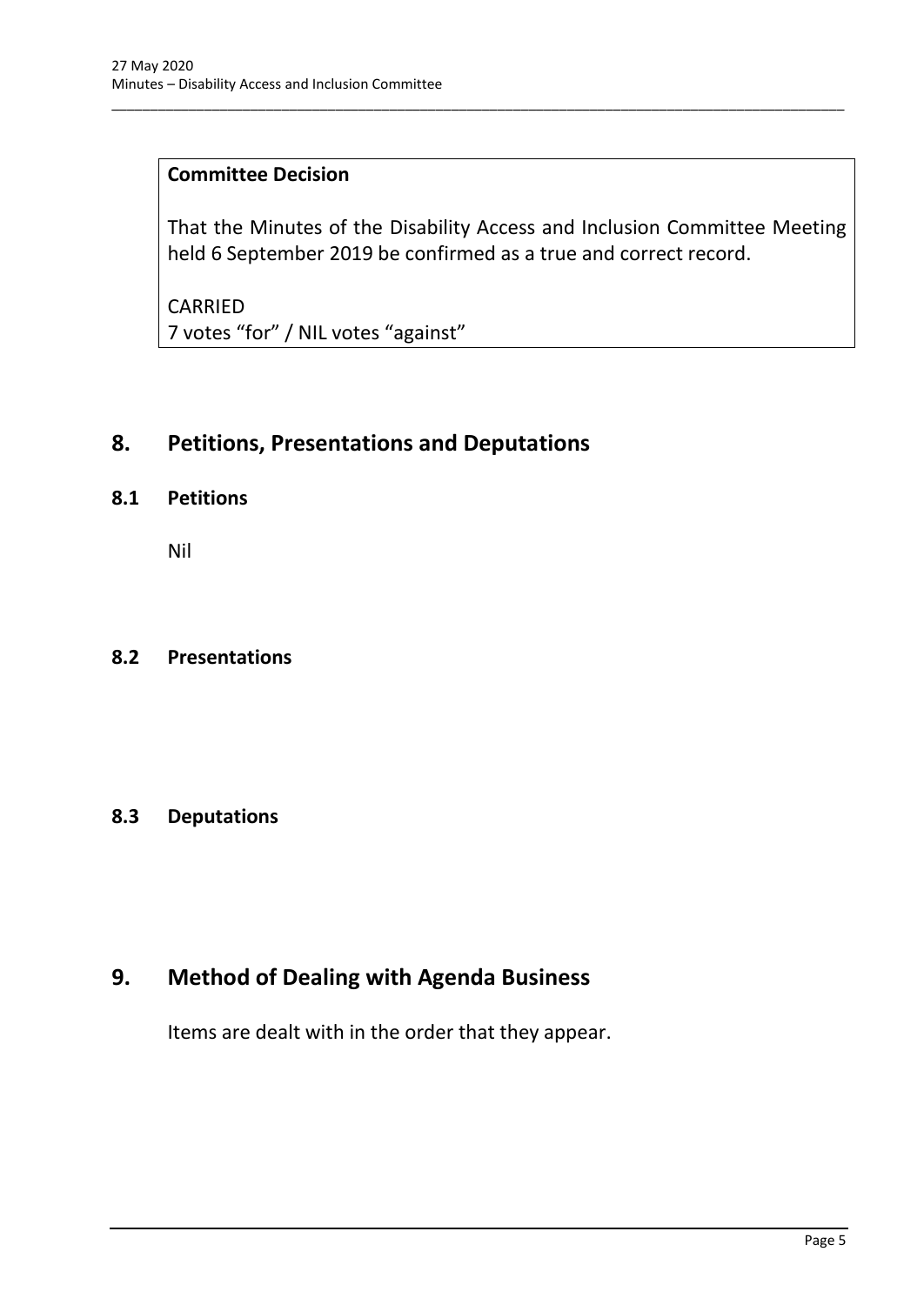## <span id="page-8-0"></span>**10. Reports**

### <span id="page-8-1"></span>**10.1 Review of Disability Access and Inclusion Committee Terms of Reference and Committee Structure**

\_\_\_\_\_\_\_\_\_\_\_\_\_\_\_\_\_\_\_\_\_\_\_\_\_\_\_\_\_\_\_\_\_\_\_\_\_\_\_\_\_\_\_\_\_\_\_\_\_\_\_\_\_\_\_\_\_\_\_\_\_\_\_\_\_\_\_\_\_\_\_\_\_\_\_\_\_\_\_\_\_\_\_\_\_\_\_\_\_\_\_\_\_\_\_

| <b>File Ref:</b>            | COB/1772                                          |  |
|-----------------------------|---------------------------------------------------|--|
| <b>Applicant/Proponent:</b> | Internal                                          |  |
| <b>Responsible Officer:</b> | Danika Wellington, Community Partnerships Officer |  |
| <b>Responsible</b>          | Kerry Shaw, Acting Manager People and Place       |  |
| Manager:                    |                                                   |  |
| <b>Executive:</b>           | Gary Barbour, Director Sustainable Communities    |  |
| <b>Authority/Discretion</b> | Advocacy<br>⊠<br>Review                           |  |
|                             | Executive/Strategic<br>Quasi-Judicial             |  |
|                             | Information<br>Legislative                        |  |
|                             | Purposes                                          |  |
| <b>Attachments:</b>         | Appendix 1: Terms of Reference                    |  |

#### **Summary**

The Disability Access and Inclusion (DAIC) Terms of Reference are due for review following the 2019 Local Government Elections. This takes into account the formal DAIC and associated informal Disability Access and Inclusion Reference Group (DAIRG) as well as the Co-Design Access Panel (CoDAP) which was introduced in July 2019 which will impact on the review.

#### **Executive Recommendation**

That the Disability Access and Inclusion Committee recommend Council:

- 1. Note the intent to disband the Disability Access and Inclusion Reference Group as the Co-Design Action Panel has now been introduced.
- 2. Endorse the amendment of the Terms of Reference as follows:
	- 1. Committee Membership Composition be amended to reflect:
		- a) Removal of the Executive Leadership Team, retaining the CEO or his representative;
		- b) Two Elected Members (instead of three); and
		- c) One Service Provider Member.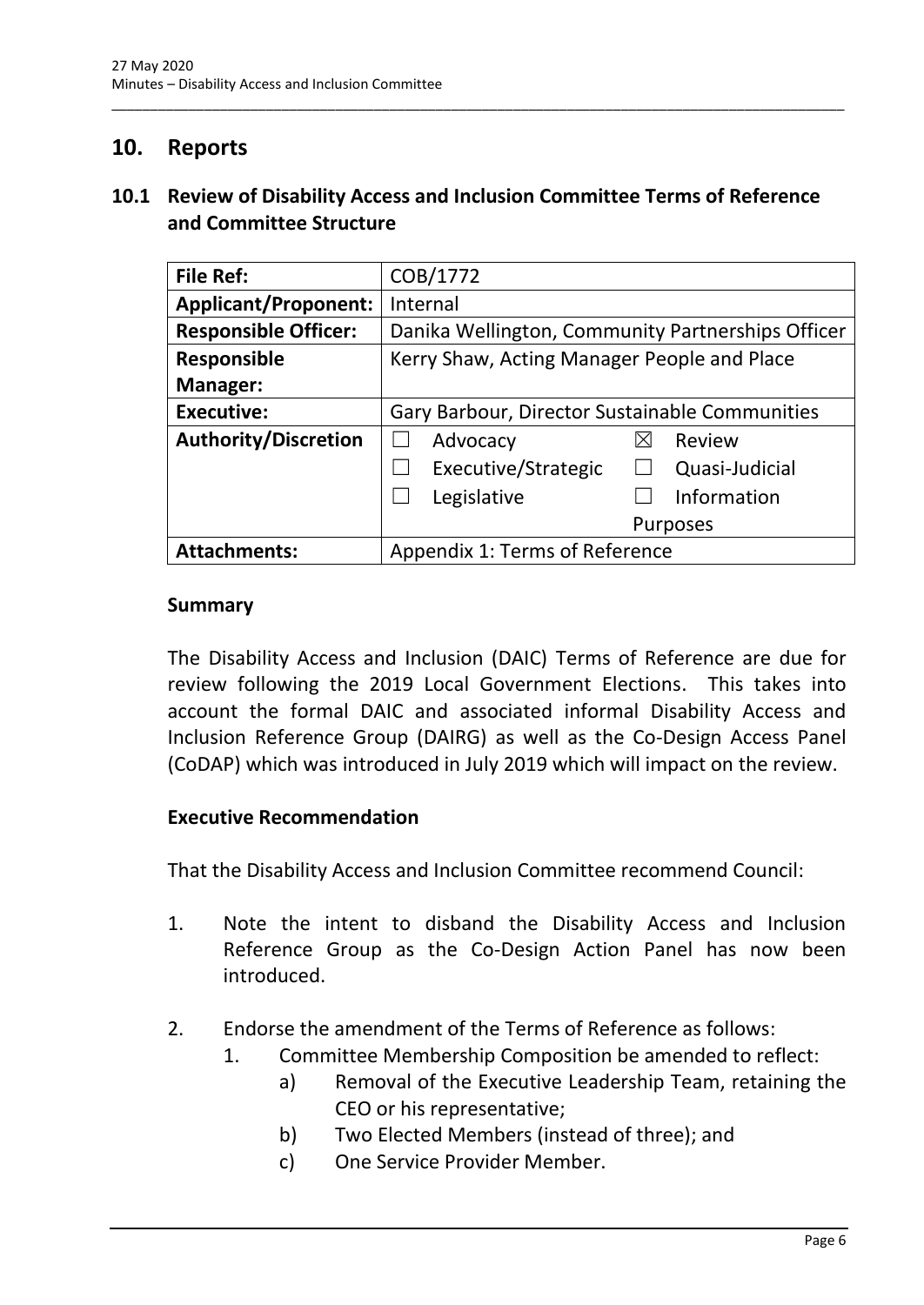- 2. Point 5 of the Terms of Reference be amended through replacing "*…review any reports provided by the Disability Access and Inclusion Reference Group…*" with "*…review any reports provided by the Co-Design Access Panel*…"
- 3. Endorse advertising for a Service Provider voting position on the Disability Access and Inclusion Committee, the outcome of which is to be referred to Council.

\_\_\_\_\_\_\_\_\_\_\_\_\_\_\_\_\_\_\_\_\_\_\_\_\_\_\_\_\_\_\_\_\_\_\_\_\_\_\_\_\_\_\_\_\_\_\_\_\_\_\_\_\_\_\_\_\_\_\_\_\_\_\_\_\_\_\_\_\_\_\_\_\_\_\_\_\_\_\_\_\_\_\_\_\_\_\_\_\_\_\_\_\_\_\_

#### **Strategic Relevance**

| Theme 1:       | Our community and culture                                 |
|----------------|-----------------------------------------------------------|
| Goal:          | A safe, healthy and cohesive community, with a rich       |
|                | cultural life, and supportive social environment          |
| Objective 1.5: | Establish Bunbury as the Most Accessible Regional City in |
|                | Australia by 2020                                         |

#### **Regional Impact Statement**

The Disability Access and Inclusion Committee provides opportunity for community members to make a contribution in decisions that benefit Bunbury, through input on the provision of accessible and inclusive facilities, open spaces, programs and services. This ensures that Bunbury is welcoming and inclusive for all who visit and live in the Bunbury Geographe Region.

#### **Background**

The Community Access Committee (CAC) structure was reviewed in 2017. The CAC consisted of 10 community representative member positions and two elected member positions and met on a bi-monthly basis. The review found that the CAC members sometimes found the formality of a Committee too restrictive and it didn't allow for free-flowing discussion around general access and inclusion issues.

To ensure continuity and allow for recommendations to continue to be considered by Council, it was recommended that he Committee be renamed the Committee to the Disability Access and Inclusion Committee and the membership be changed to consist of the Executive Leadership Team, three elected members and three community representatives who would meet quarterly and have a strategic focus around the Disability Access and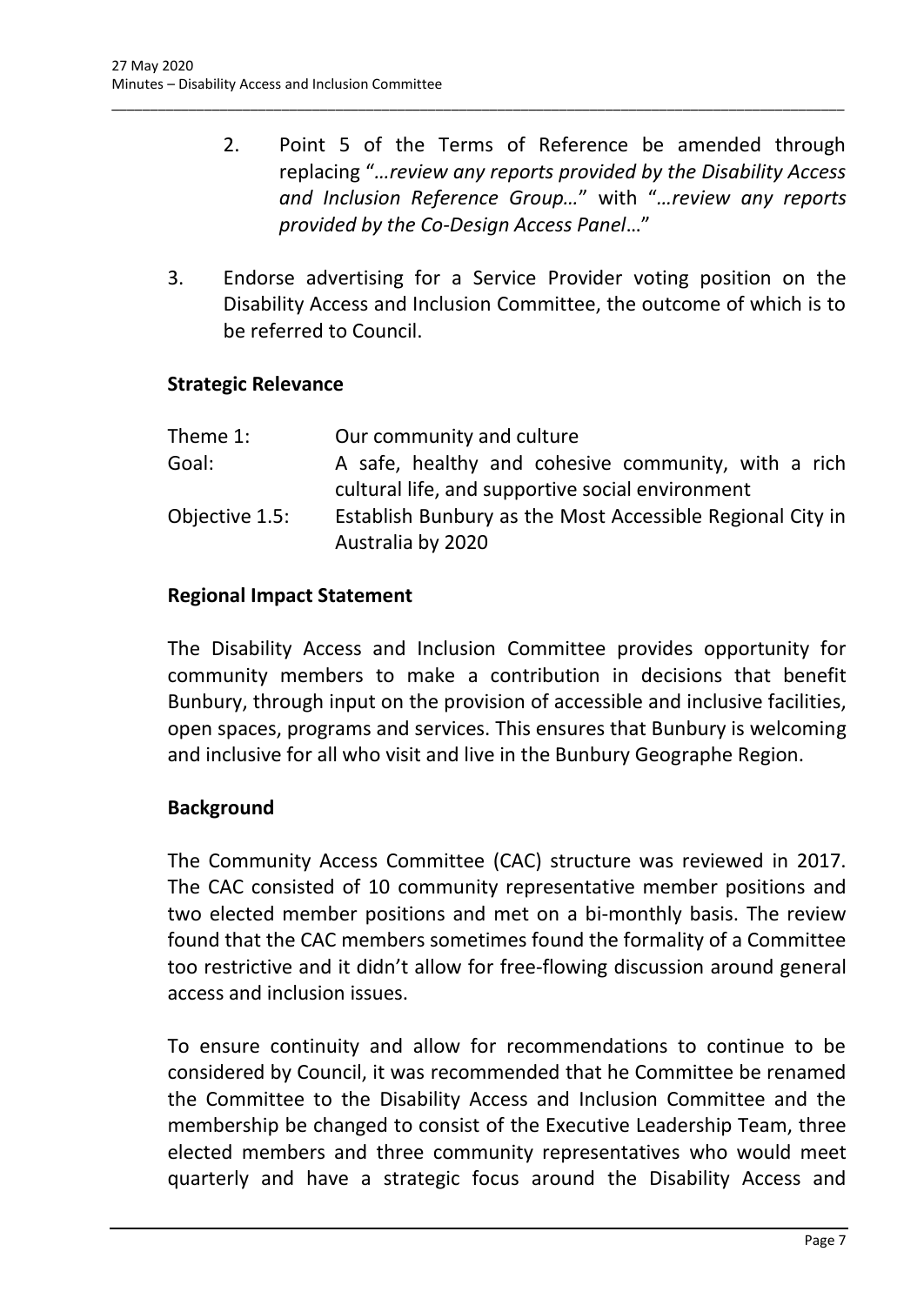Inclusion Plan (DAIP) and the Most Accessible Regional City in Australia (MARCIA) activities and initiatives as outlined in the Strategic Community Plan.

\_\_\_\_\_\_\_\_\_\_\_\_\_\_\_\_\_\_\_\_\_\_\_\_\_\_\_\_\_\_\_\_\_\_\_\_\_\_\_\_\_\_\_\_\_\_\_\_\_\_\_\_\_\_\_\_\_\_\_\_\_\_\_\_\_\_\_\_\_\_\_\_\_\_\_\_\_\_\_\_\_\_\_\_\_\_\_\_\_\_\_\_\_\_\_

A review of the Terms of Reference resulted in changes to reflect the new more strategic focus. In addition to the DAIC, it was also recommended to introduce an informal Disability Access and Inclusion Reference Group (DAIRG) to provide a space for community members to have open discussion around access and inclusion projects and ideas. The DAIRG was set up to have bi-monthly meetings with no set membership limit.

More recently DAIRG attendance and membership has dropped off which has meant smaller meetings and less engagement and consultation on projects. The CoDAP came into effect in July 2019 and this Panel has taken on the role of collaboration and consultation on City projects, which has lessened the role of the DAIRG. With the introduction of the CoDAP there are now three disability access and inclusion groups meeting, which has had an impact on staff resources.

It is now recommended that the attendance of the Executive Leadership Team no-longer be required and that the CEO or his representative be the voting member on the Committee to allow for Directors to attend on behalf of the CEO where required and relevant.

Following Council elections held in October 2019 there was only one elected member nomination for DAIC despite the Terms of Reference requiring three Elected Member voting members. In accordance with the Terms of Reference, another two elected members were required on the DAIC.

At the Ordinary Meeting of Council held 4 February 2020 Council decided (028/20) to appoint Cr Steck to the Disability Access and Inclusion Committee. This still left a third elected member position vacant

#### **Council Policy Compliance**

There is no Council Policy applicable to this report.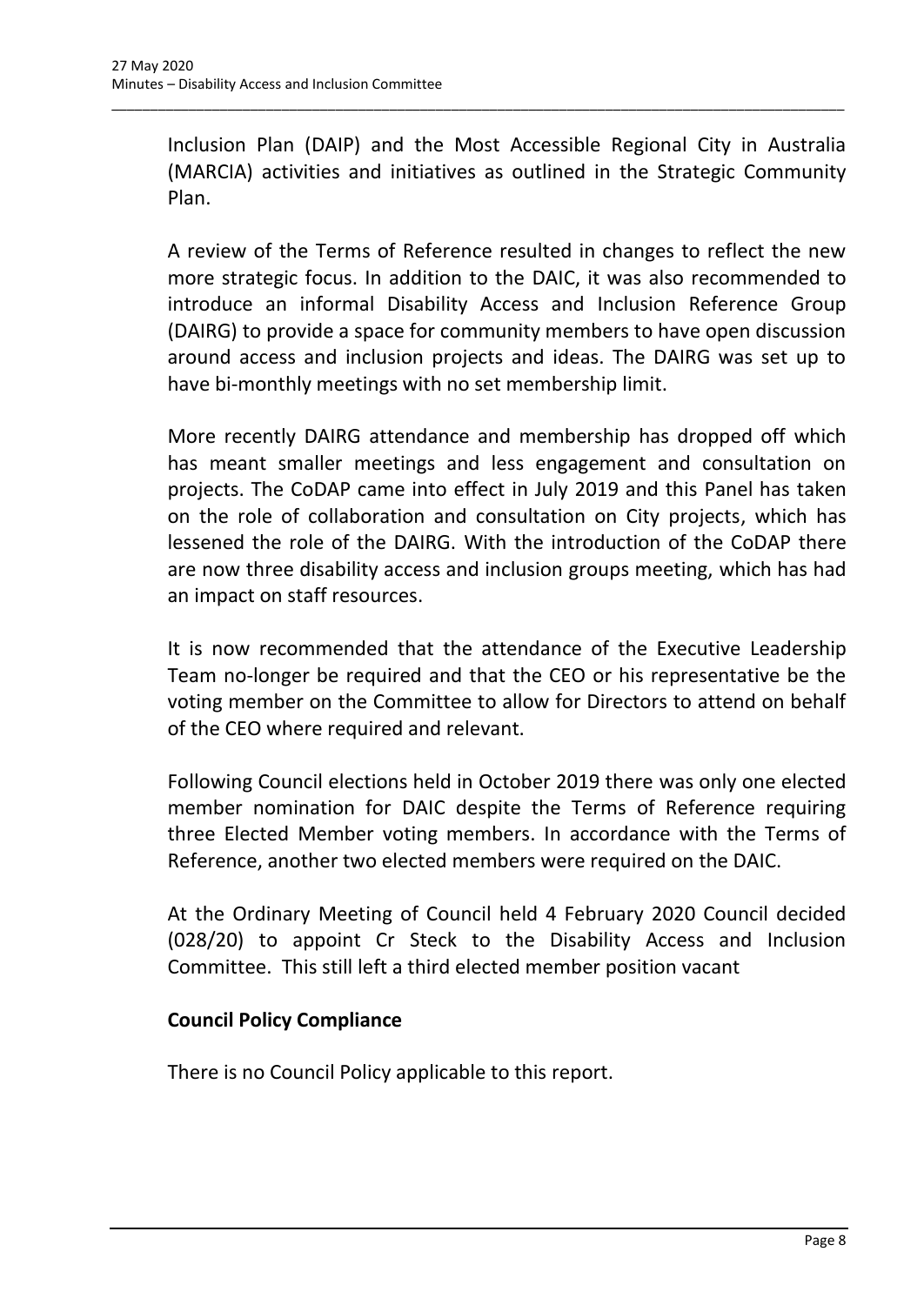### **Legislative Compliance**

*Disability Services Act 1993 (amended 2004) Local Government Act 1995*

#### **Officer Comments**

The trial of a reference group, to have who could be called upon to consult and workshop projects in an informal non-restrictive format, worked to a certain extent, with the DAIRG being instrumental in the design to improve the UAT at the BREC as well as the beach matting at Koombana.

\_\_\_\_\_\_\_\_\_\_\_\_\_\_\_\_\_\_\_\_\_\_\_\_\_\_\_\_\_\_\_\_\_\_\_\_\_\_\_\_\_\_\_\_\_\_\_\_\_\_\_\_\_\_\_\_\_\_\_\_\_\_\_\_\_\_\_\_\_\_\_\_\_\_\_\_\_\_\_\_\_\_\_\_\_\_\_\_\_\_\_\_\_\_\_

With the introduction of the CoDAP the need for, and function of the DAIRG has diminished and staff capacity to facilitate and deliver on outcomes resulting from the three groups is not an effective use of time or resources. A consolidated approach would result in staff time saved and increased efficiency. City Officers recognise that a number of members sit across the DAIRG, DAIC and CoDAP simultaneously and in respect of volunteer time a more consolidated approach would improve engagement and attendance of members.

With the introduction of the CoDAP, it is felt that the best way forward would be to disband the DAIRG and increase the frequency of DAIC meetings bi-monthly with the provision of space for informal discussions/workshops after each Committee meeting**.** In accordance with these proposed changes point five of the DAIC Terms of Reference will need to be amended from '*reviewing DAIRG reports*' to '*reviewing CoDAP reports*.'

It is now recommended that one elected member position which has not been filled be removed from the committee membership composition and that this be replaced by a service provider position.

It is also felt that the Executive can be adequately represented through the CEO or his representative and this representative can change depending on the items on the Agenda. It is therefore recommended that the Terms of Reference be amended to remove the Executive Leadership Team other than the CEO and note that the CEO can choose to send his representative as required.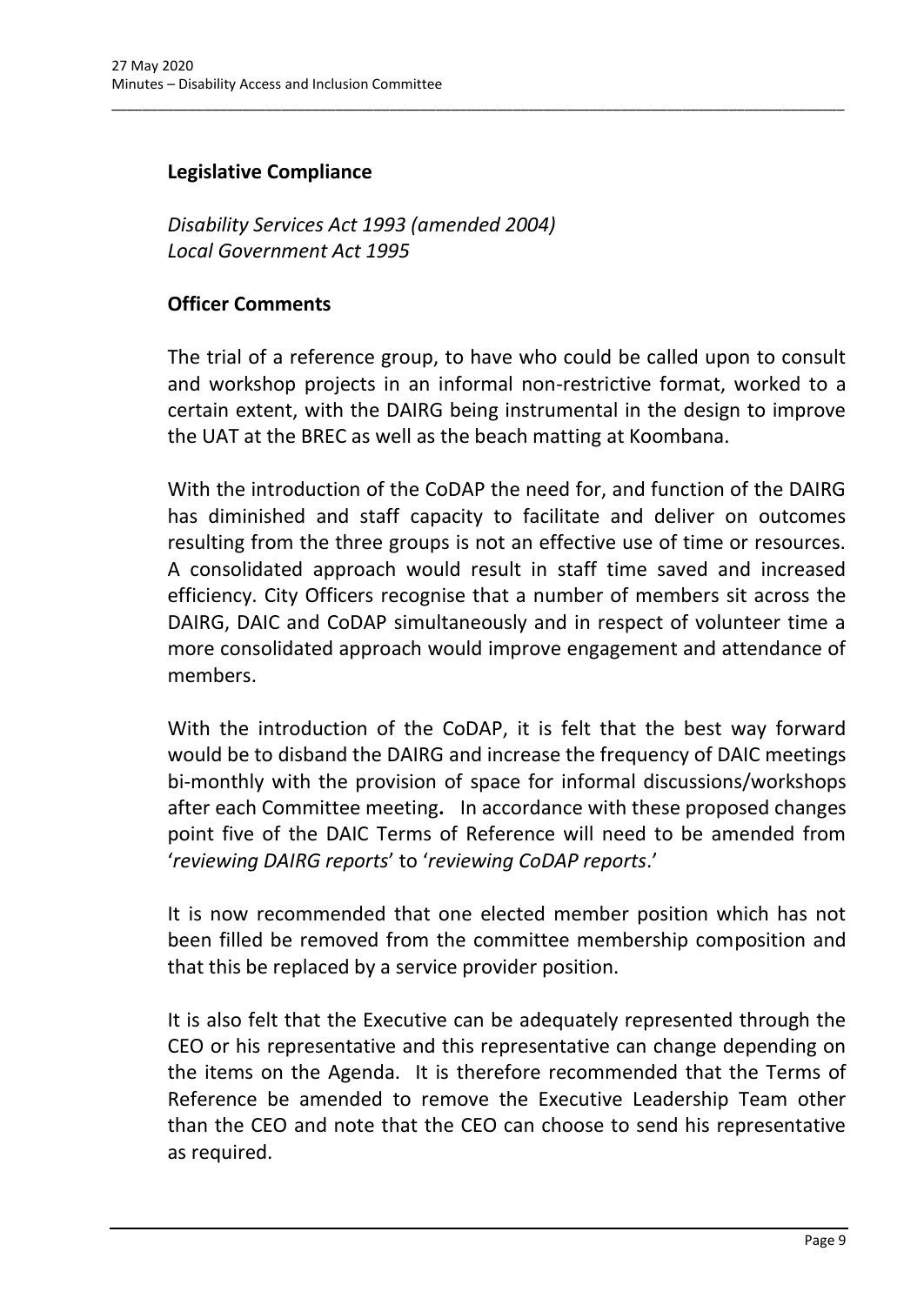## **Analysis of Financial and Budget Implications**

There are no financial or budgetary implications impacting from the recommendations of this report.

\_\_\_\_\_\_\_\_\_\_\_\_\_\_\_\_\_\_\_\_\_\_\_\_\_\_\_\_\_\_\_\_\_\_\_\_\_\_\_\_\_\_\_\_\_\_\_\_\_\_\_\_\_\_\_\_\_\_\_\_\_\_\_\_\_\_\_\_\_\_\_\_\_\_\_\_\_\_\_\_\_\_\_\_\_\_\_\_\_\_\_\_\_\_\_

#### **Community Consultation**

Not applicable

#### **Councillor/Officer Consultation**

Not applicable.

#### **Applicant Consultation**

Not applicable

#### **Timeline: Council Decision Implementation**

The outcome of the DAIC decision on this matter will be referred to Council.

#### **Outcome of the Meeting held 27 May 2020**

The Presiding Member put the motion to the vote and it was adopted to become the Committee's decision on the matter.

#### **Committee Decision**

That the Disability Access and Inclusion Committee recommend Council:

- 1. Note the intent to disband the Disability Access and Inclusion Reference Group as the Co-Design Action Panel has now been introduced.
- 2. Endorse the amendment of the Terms of Reference as follows:
	- 1. Committee Membership Composition be amended to reflect:
		- a) Removal of the Executive Leadership Team, retaining the CEO or his representative;
		- b) Two Elected Members (instead of three); and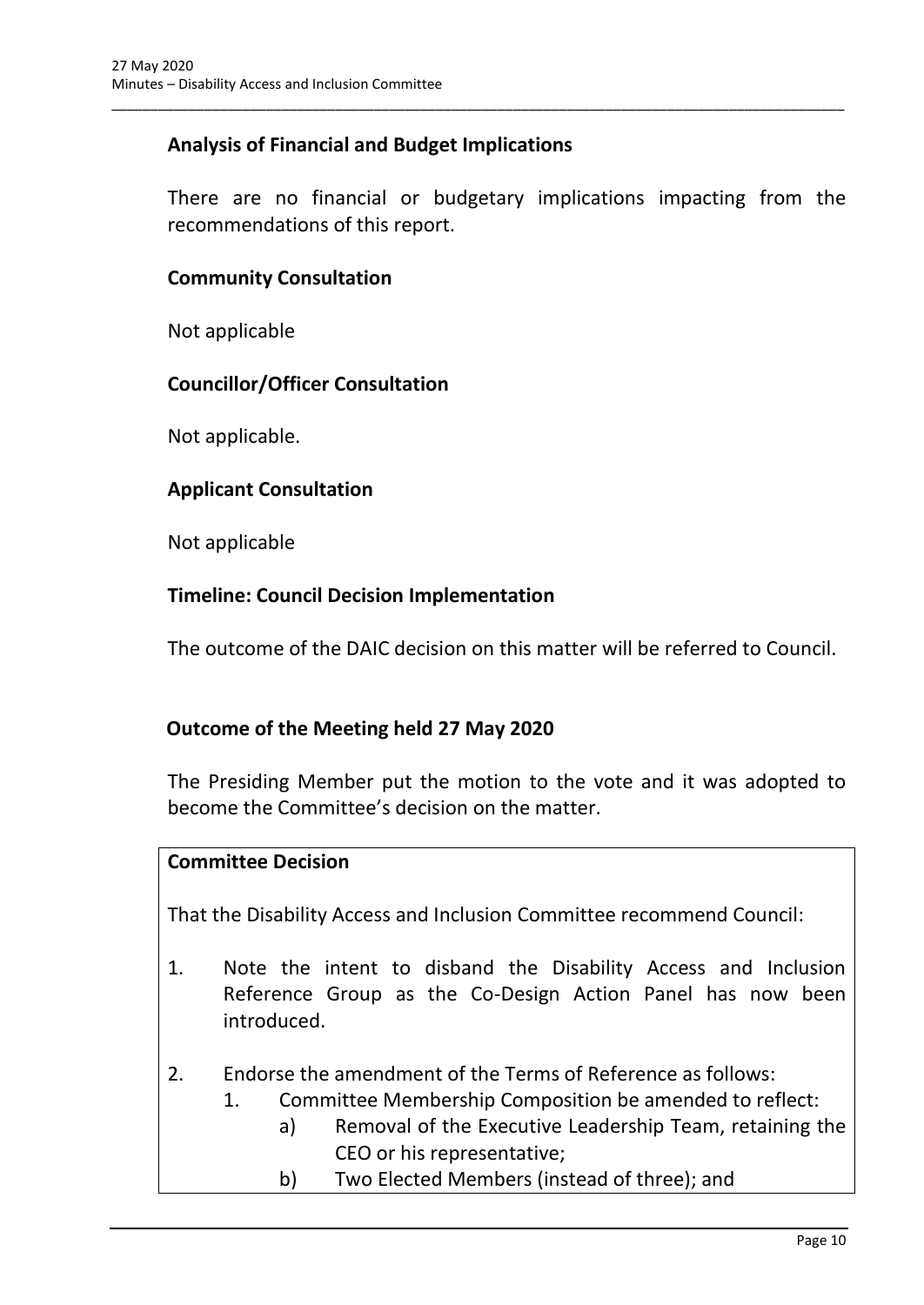| c) | One Service Provider Member. |
|----|------------------------------|
|----|------------------------------|

\_\_\_\_\_\_\_\_\_\_\_\_\_\_\_\_\_\_\_\_\_\_\_\_\_\_\_\_\_\_\_\_\_\_\_\_\_\_\_\_\_\_\_\_\_\_\_\_\_\_\_\_\_\_\_\_\_\_\_\_\_\_\_\_\_\_\_\_\_\_\_\_\_\_\_\_\_\_\_\_\_\_\_\_\_\_\_\_\_\_\_\_\_\_\_

- 2. Point 5 of the Terms of Reference be amended through replacing "*…review any reports provided by the Disability Access and Inclusion Reference Group…*" with "*…review any reports provided by the Co-Design Access Panel*…"
- 3. Endorse advertising for a Service Provider voting position on the Disability Access and Inclusion Committee, the outcome of which is to be referred to Council.

CARRIED

7 votes "for" / NIL votes "against"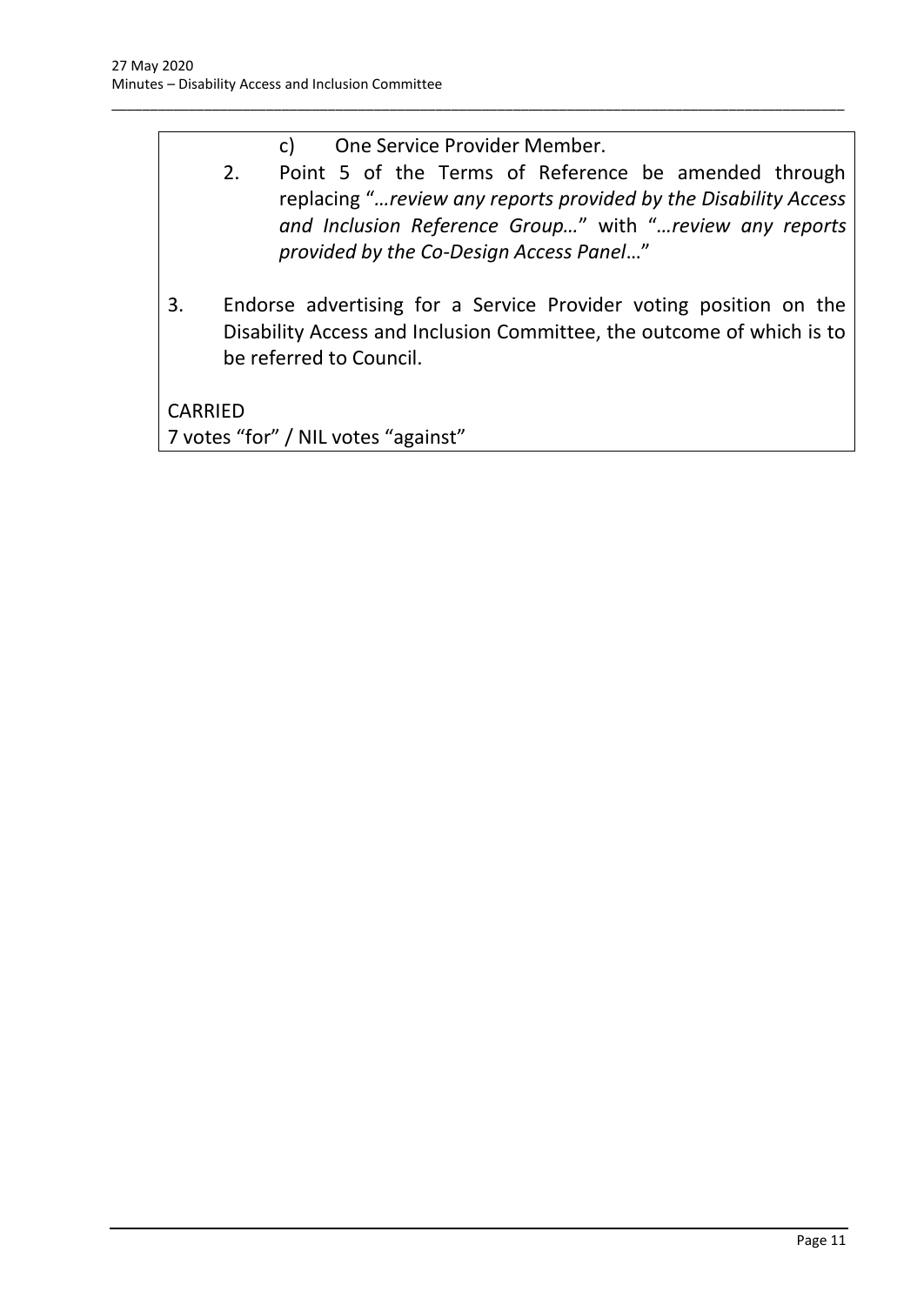#### <span id="page-14-0"></span>**10.2 DAIC Meeting Schedule**

| <b>File Ref:</b>            | COB/1772                                          |  |
|-----------------------------|---------------------------------------------------|--|
| <b>Applicant/Proponent:</b> | Internal                                          |  |
| <b>Responsible Officer:</b> | Danika Wellington, Community Partnerships Officer |  |
| <b>Responsible</b>          | Kerry Shaw, Acting Manager People and Place       |  |
| <b>Manager:</b>             |                                                   |  |
| <b>Executive:</b>           | Gary Barbour, Director Sustainable Communities    |  |
| <b>Authority/Discretion</b> | Advocacy<br>Review<br>⋉                           |  |
|                             | Executive/Strategic<br>Quasi-Judicial             |  |
|                             | Information<br>Legislative                        |  |
|                             | <b>Purposes</b>                                   |  |
| <b>Attachments:</b>         | Nil                                               |  |

\_\_\_\_\_\_\_\_\_\_\_\_\_\_\_\_\_\_\_\_\_\_\_\_\_\_\_\_\_\_\_\_\_\_\_\_\_\_\_\_\_\_\_\_\_\_\_\_\_\_\_\_\_\_\_\_\_\_\_\_\_\_\_\_\_\_\_\_\_\_\_\_\_\_\_\_\_\_\_\_\_\_\_\_\_\_\_\_\_\_\_\_\_\_\_

#### **Summary**

The purpose of this report is for the Disability Access and Inclusion Committee (DAIC) to consider a program of future meeting dates for the DAIC.

#### **Executive Recommendation**

That the Disability Access and Inclusion Committee meet bi-monthly on the last Wednesday of the month at 4:00pm with the next meeting being Wednesday 29 July 2020.

#### **Strategic Relevance**

| Theme 1:       | Our community and culture                       |
|----------------|-------------------------------------------------|
| Goal:          | A safe, healthy and cohesive community, with    |
|                | a rich cultural life, and supportive social     |
|                | environment                                     |
| Objective 1.5: | <b>Establish Bunbury as the Most Accessible</b> |
|                | Regional City in Australia by 2020              |

#### **Regional Impact Statement**

The Disability Access and Inclusion Committee provides opportunity for community members to make decisions that benefit Bunbury through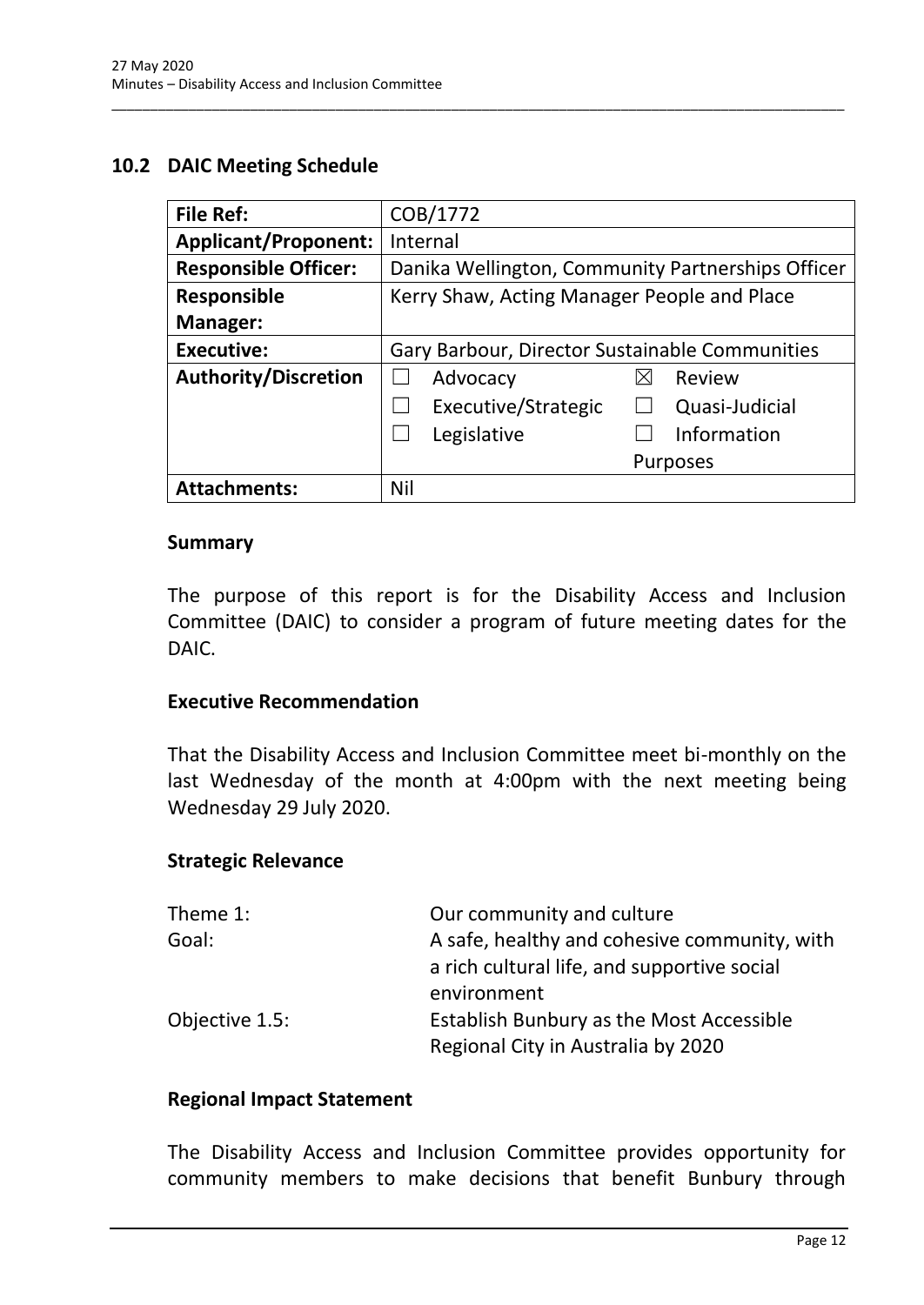providing accessible and inclusive facilities, open spaces, programs and services. This ensures that Bunbury is welcoming and inclusive for all who visit and live in the Bunbury Geographe region.

\_\_\_\_\_\_\_\_\_\_\_\_\_\_\_\_\_\_\_\_\_\_\_\_\_\_\_\_\_\_\_\_\_\_\_\_\_\_\_\_\_\_\_\_\_\_\_\_\_\_\_\_\_\_\_\_\_\_\_\_\_\_\_\_\_\_\_\_\_\_\_\_\_\_\_\_\_\_\_\_\_\_\_\_\_\_\_\_\_\_\_\_\_\_\_

### **Background**

At its meeting held 26 November 2013 Council decided (335/13) in part:

Council Decision 335/13

*"That Council:* 

- *1 Request that the Committees retained appoint a Councillor as the Presiding Member to enable more effective reporting back to Council in relation to Committee items and recommendations.*
- *2. Require that the Minutes of all Committees are to be provided to Council for noting with a separate report being provided on all items requiring a resolution of Council.*
- *3. Require each Committee to set an annual meeting program which will be advertised to enable members of the public to attend."*

#### **Council Policy Compliance**

There is no Council Policy applicable to this report.

#### **Legislative Compliance**

*Disability Services Act 1993 (amended 2004) Local Government Act 1995*

#### **Officer Comments**

A review of the DAIC and the group structure recommended disbanding the Disability Access and Inclusion Reference Group (DAIRG) and increasing the DAIC meeting frequency from quarterly to bi-monthly.

#### **Analysis of Financial and Budget Implications**

There are no financial or budgetary implications impacting from the recommendations of this report.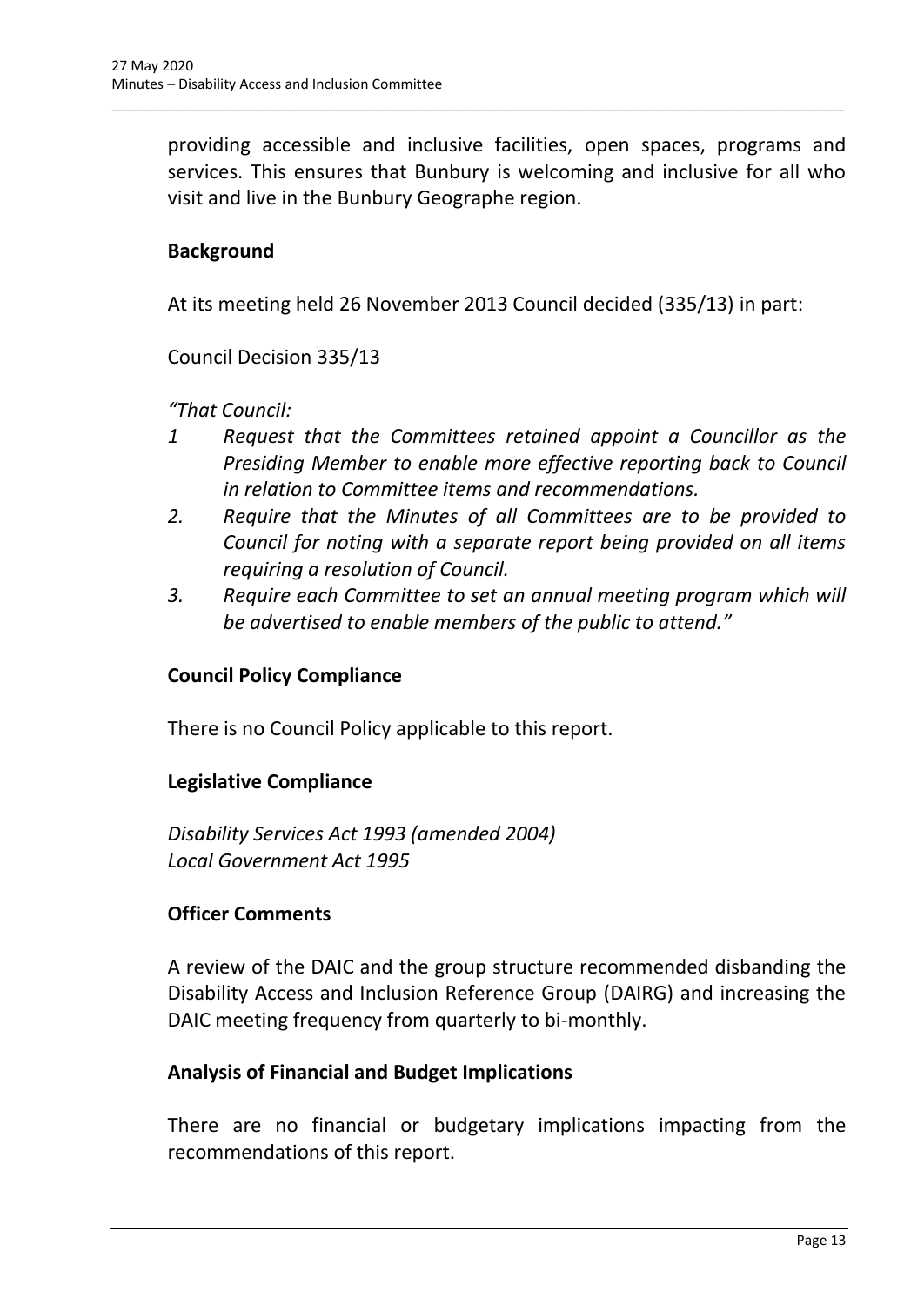### **Community Consultation**

Not applicable

### **Councillor/Officer Consultation**

Internal discussions took place within the People and Place team.

\_\_\_\_\_\_\_\_\_\_\_\_\_\_\_\_\_\_\_\_\_\_\_\_\_\_\_\_\_\_\_\_\_\_\_\_\_\_\_\_\_\_\_\_\_\_\_\_\_\_\_\_\_\_\_\_\_\_\_\_\_\_\_\_\_\_\_\_\_\_\_\_\_\_\_\_\_\_\_\_\_\_\_\_\_\_\_\_\_\_\_\_\_\_\_

#### **Applicant Consultation**

Not applicable

#### **Timeline: Council Decision Implementation**

Implementation will be immediate.

#### **Outcome of the Meeting held 27 May 2020**

The Presiding Member put the motion to the vote and it was adopted to become the Committee's decision on the matter.

#### **Committee Decision**

That the Disability Access and Inclusion Committee meet bi-monthly on the last Wednesday of the month at 4:00pm with the next meeting being Wednesday 29 July 2020.

CARRIED 7 votes "for" / NIL votes "against"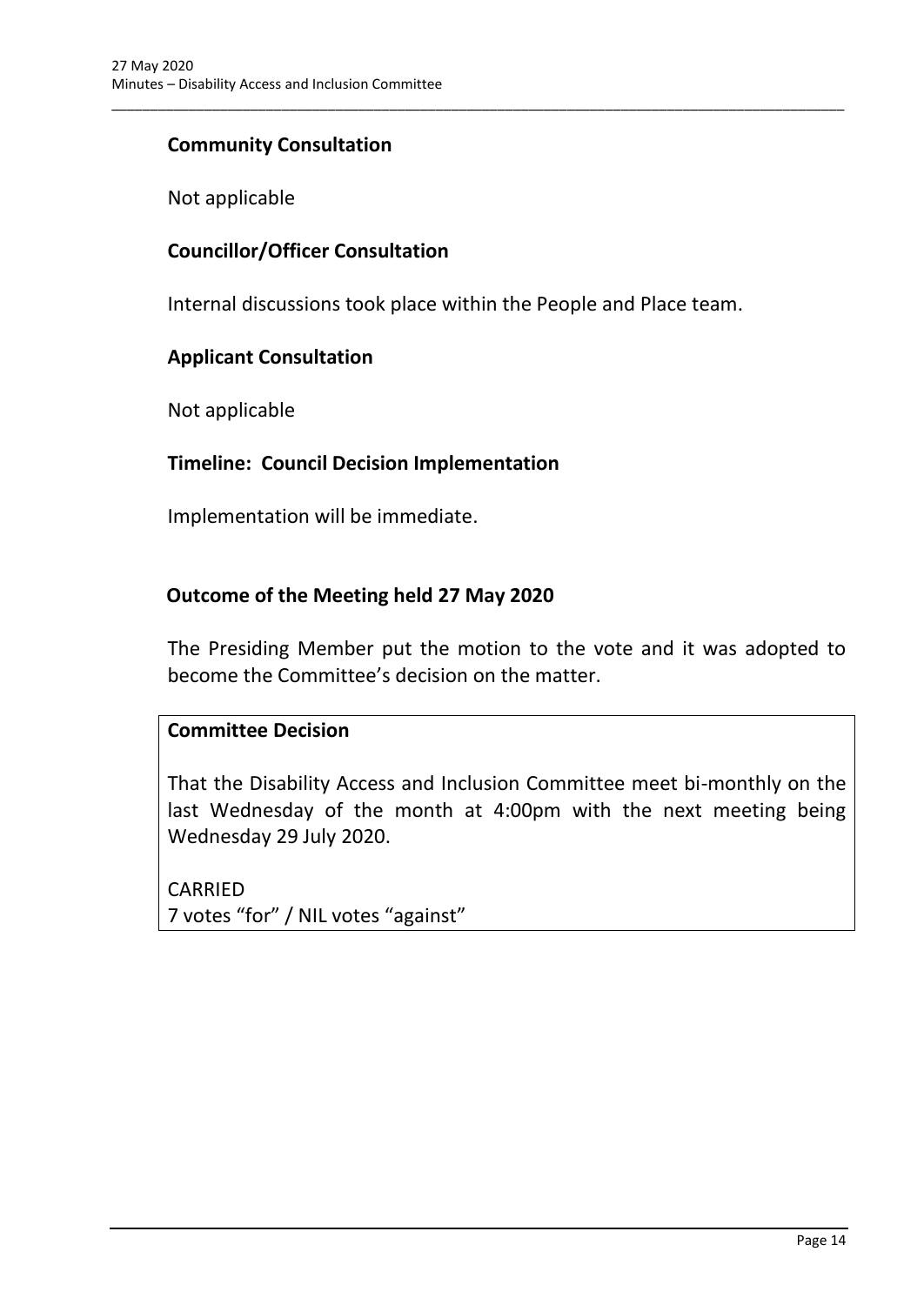# <span id="page-17-0"></span>**11. Applications for Leave of Absence**

| <b>File Ref:</b>                        | COB/1772                                          |
|-----------------------------------------|---------------------------------------------------|
| Applicant/Proponent:   Melissa Portolan |                                                   |
| <b>Author:</b>                          | Liz Allan, Executive Research and Project Officer |
| <b>Executive:</b>                       | Gary Barbour, Director Sustainable Communities    |
| <b>Attachments:</b>                     | Nil                                               |

\_\_\_\_\_\_\_\_\_\_\_\_\_\_\_\_\_\_\_\_\_\_\_\_\_\_\_\_\_\_\_\_\_\_\_\_\_\_\_\_\_\_\_\_\_\_\_\_\_\_\_\_\_\_\_\_\_\_\_\_\_\_\_\_\_\_\_\_\_\_\_\_\_\_\_\_\_\_\_\_\_\_\_\_\_\_\_\_\_\_\_\_\_\_\_

Melissa Portolan requests a leave of absence from all Council-related business for the period 18 March 2020 to 18 June 2020 inclusive.

Section 2.25 of the *Local Government Act 1995*, allows a council to grant leave of absence to one of its members provided that the period of leave does not exceed six (6) consecutive ordinary meetings of the Council.

#### **Executive Recommendation**

Pursuant to Section 2.25 of the Local Government Act 1995, Melissa Portolan is granted leave of absence from all Committee-related business for the period 18 March 2020 to 18 June 2020 inclusive.

#### **Outcome of the Meeting held 27 May 2020**

The Presiding Member put the motion to the vote and it was adopted to become the Committee's decision on the matter.

#### **Committee Decision**

Pursuant to Section 2.25 of the Local Government Act 1995, Melissa Portolan is granted leave of absence from all Committee-related business for the period 18 March 2020 to 18 June 2020 inclusive.

**CARRIFD** 7 votes "for" / NIL votes "against"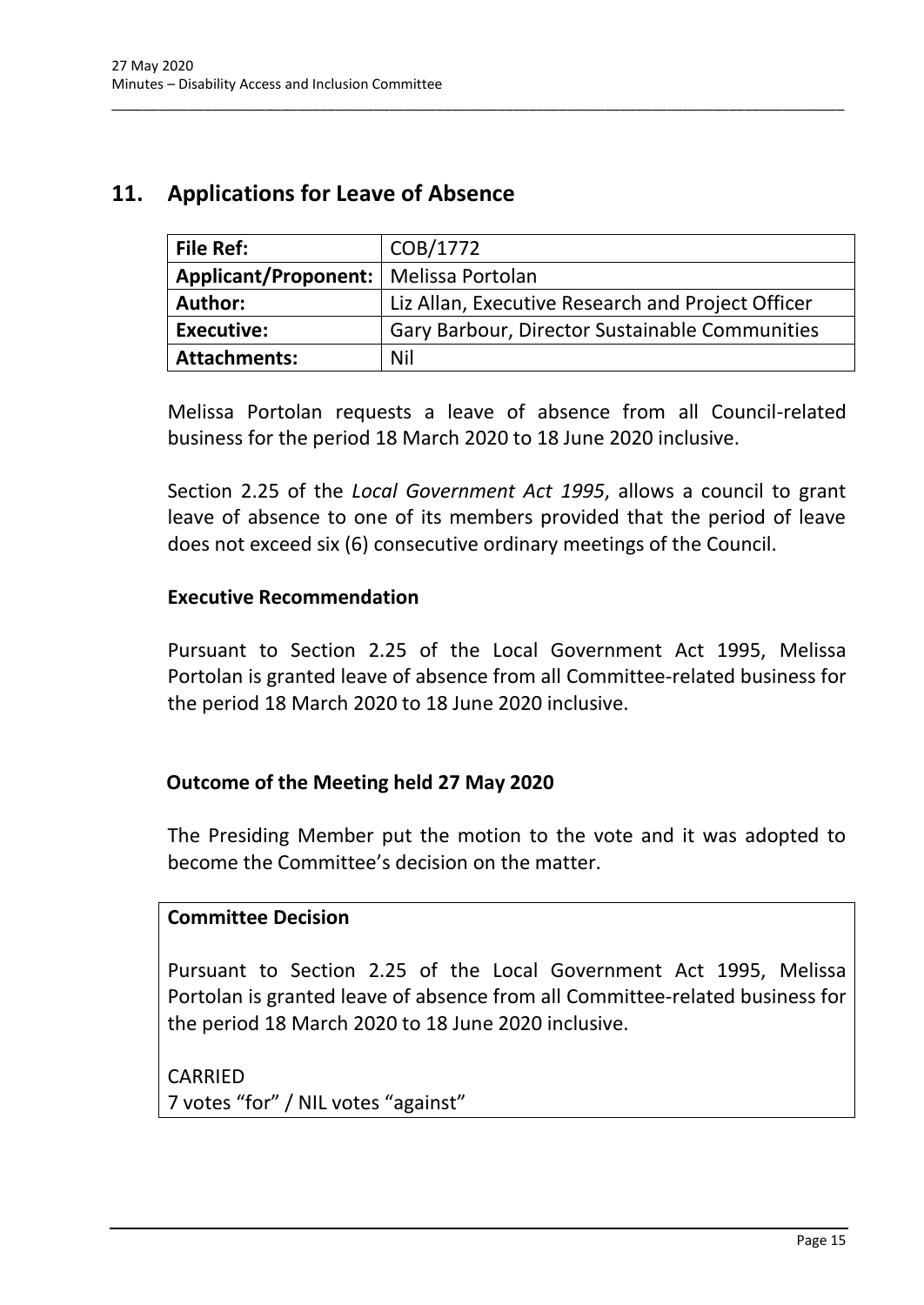# <span id="page-18-0"></span>**12. Questions from Members**

#### <span id="page-18-1"></span>**12.1 Response to Previous Questions from Members taken on Notice**

\_\_\_\_\_\_\_\_\_\_\_\_\_\_\_\_\_\_\_\_\_\_\_\_\_\_\_\_\_\_\_\_\_\_\_\_\_\_\_\_\_\_\_\_\_\_\_\_\_\_\_\_\_\_\_\_\_\_\_\_\_\_\_\_\_\_\_\_\_\_\_\_\_\_\_\_\_\_\_\_\_\_\_\_\_\_\_\_\_\_\_\_\_\_\_

Nil

#### <span id="page-18-2"></span>**12.2 Questions from Members**

Question 1: Who do we email Agenda items to?

- Response: Members were advised that suggestions for Agenda items should be discussed with staff members and/or emailed through to the Community email address.
- Question 2: Could the community email and staff contact be distributed.
- Response: The community email is [community@bunbury.wa.gov.au](mailto:community@bunbury.wa.gov.au) and the contact person for the Committee is Danika Wellington whose contact number is 08 9792 7129.
- Question 3: Can a letter be sent to local supermarkets requesting that wheelchair trollies be more easily accessible?

Response: Yes, this can be done.

## <span id="page-18-3"></span>**13. Urgent Business**

Nil

### <span id="page-18-4"></span>**14. Date of Next Meeting**

The next meeting of the Disability Access and Inclusion Committee will be 29 July 2020.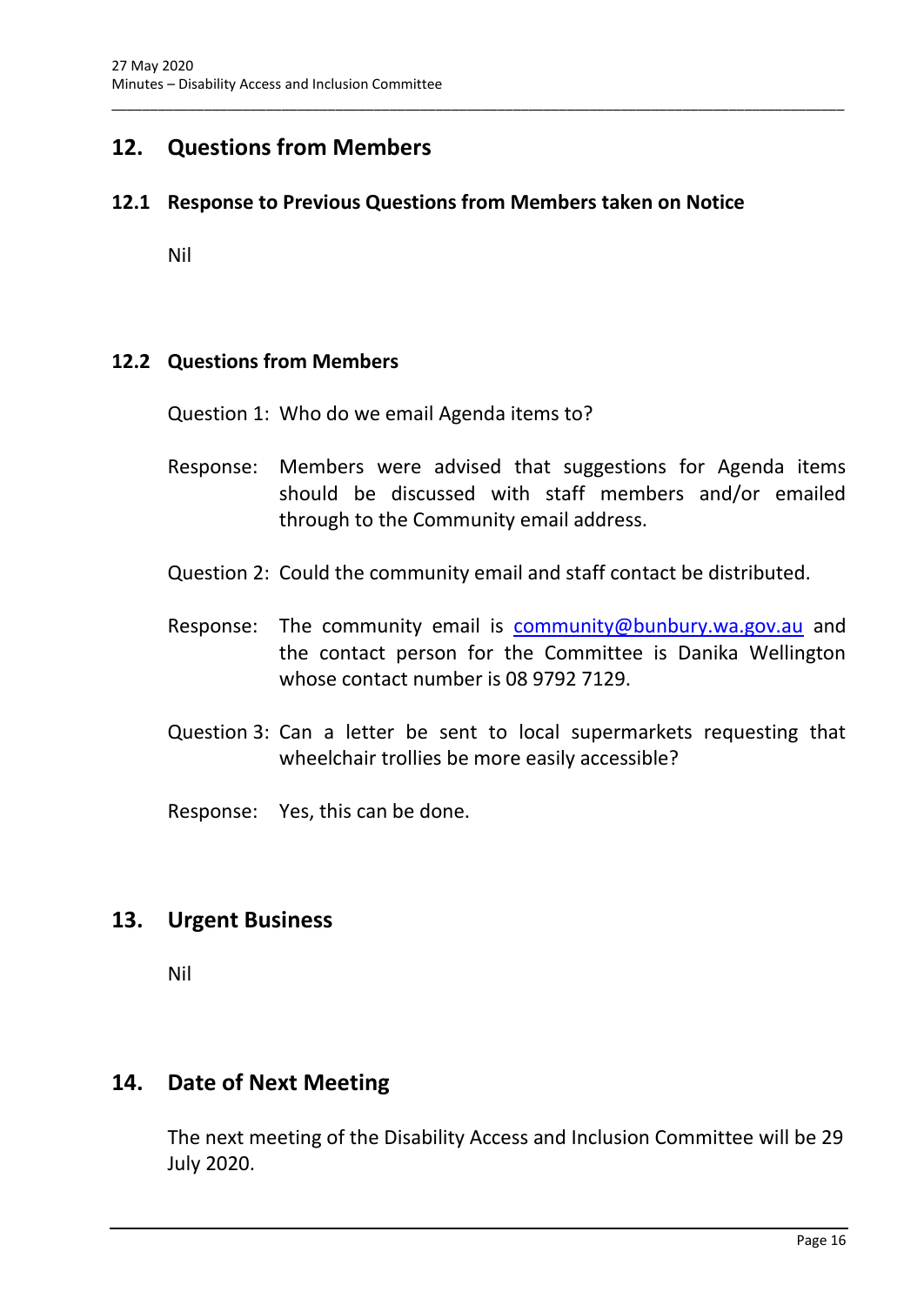# <span id="page-19-0"></span>**15. Close of Meeting**

The Presiding Member closed the meeting at 4:21pm.

\_\_\_\_\_\_\_\_\_\_\_\_\_\_\_\_\_\_\_\_\_\_\_\_\_\_\_\_\_\_\_\_\_\_\_\_\_\_\_\_\_\_\_\_\_\_\_\_\_\_\_\_\_\_\_\_\_\_\_\_\_\_\_\_\_\_\_\_\_\_\_\_\_\_\_\_\_\_\_\_\_\_\_\_\_\_\_\_\_\_\_\_\_\_\_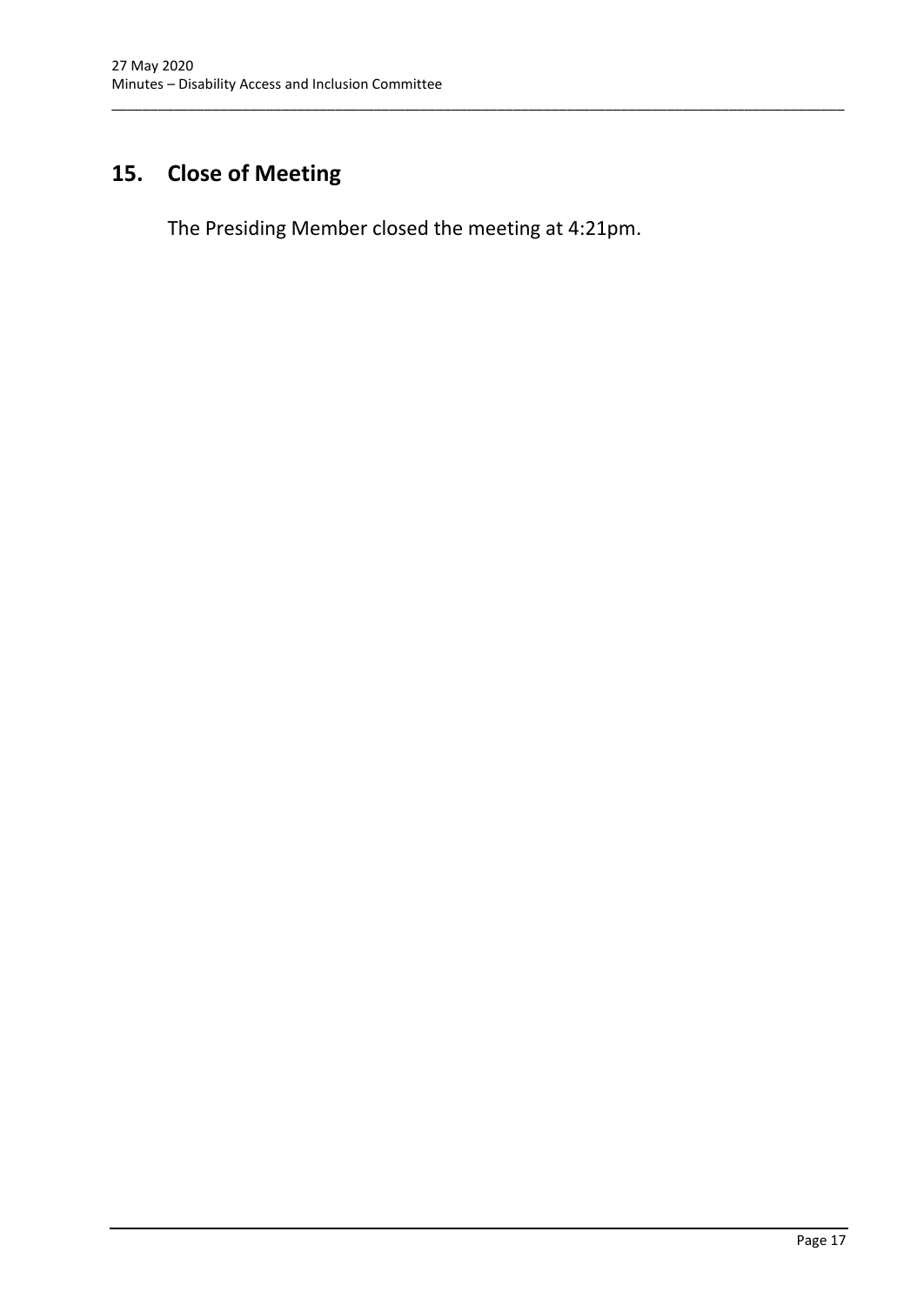*Committee Membership Book Date Last Updated: 18 December 2019*

**BUNBUE** 

**CITY OF** 

# **Disability Access and Inclusion Committee**

This Group reports to: City of Bunbury

#### **Purpose**

This committee was formerly known as the Disability Advisory Committee, and the Community Access Committee. It was established by the Council in response to the provisions of the *WA Disability Services Act 1993*. It advises Council on matters of access and monitors implementation of the *Disability Access and Inclusion Plan* for City of Bunbury buildings, facilities, services and information.

**Committee Members (voting):** Councillor Karen Turner Councillor Michelle Steck

**Community Members (voting):** Mark Blowers Melissa Portolan Jessica Te Ngaio

**Executive Members (voting):**

Chief Executive Officer (or his delegate) Director Infrastructure Director Sustainable Communities Director Strategy and Organisational Performance

**Service Provider Member (voting):** (Vacant)

#### **Ex-officio Members (non-voting):**

Community Development Officer (changed 17 April 2018 Council Decision 115/18)

\*All other Elected Members are deputy members in accordance with s.5.11A Local Government Act 1995 (Council Decision 293/19)

#### **Support Staff**

#### *Professional/Technical Advice:*

- Community Development Officer
- Engineering Technical Officer

#### *Executive Officer:*

• Director Sustainable Communities Contact details: [gbarbour@bunbury.wa.gov.au](mailto:gbarbour@bunbury.wa.gov.au) 9792 7234